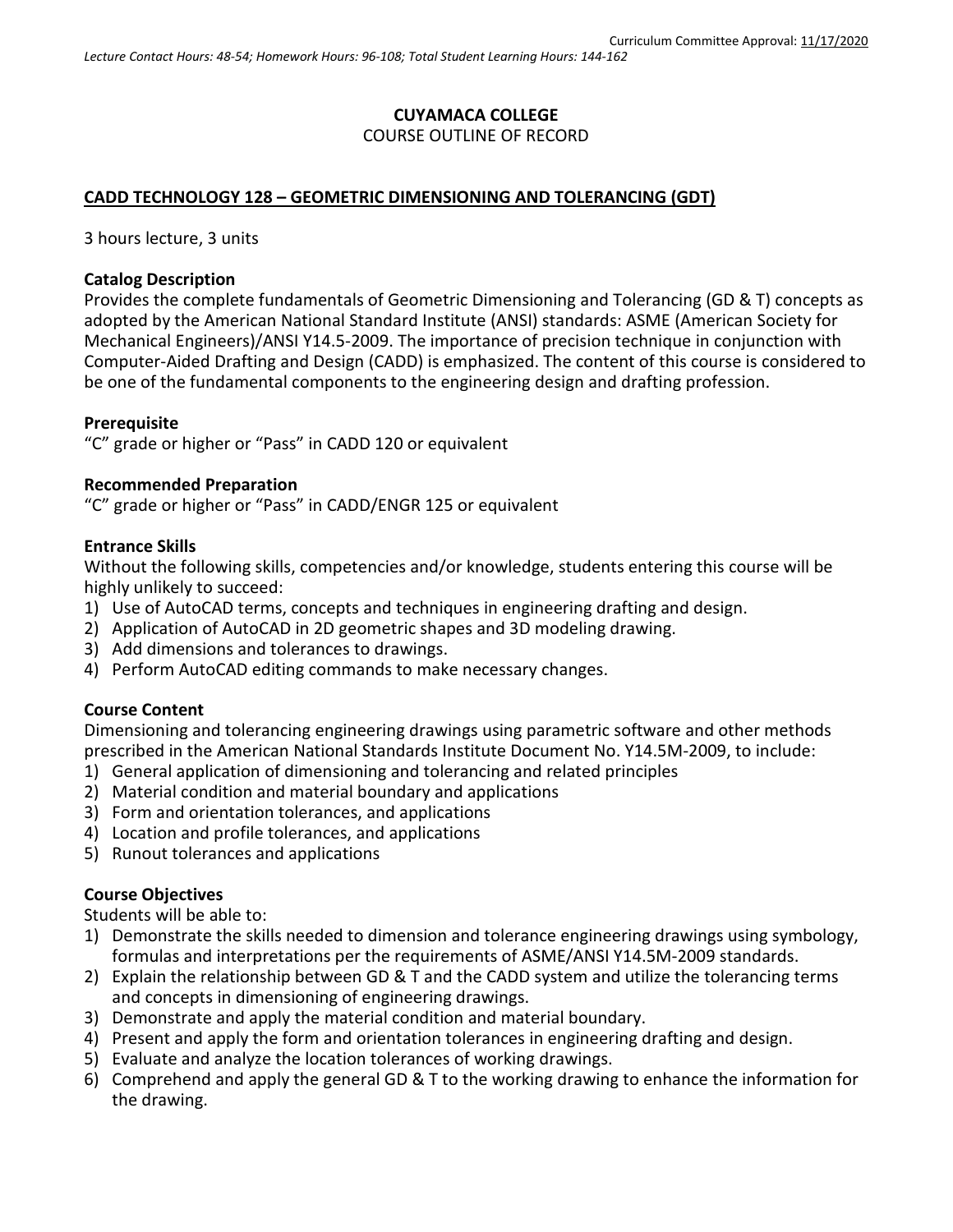# **Method of Evaluation**

A grading system will be established by the instructor and implemented uniformly. Grades will be based on demonstrated proficiency in subject matter determined by multiple measurements for evaluation, one of which must be essay exams, skills demonstration or, where appropriate, the symbol system.

- 1) Classroom and group activities which measure students' ability to articulate the fundamental concepts and skills used in the geometry involved with dimensioning and tolerancing.
- 2) Student portfolio of drawing exercises which measure students' ability to demonstrate skill and competency in using and applying dimensioning and tolerancing in conjunction with computer aided drafting tools for engineering drawings.
- 3) Final project which measures students' ability to use proper dimensioning techniques in engineering drawings in accordance with "ANSI" or "ISO" standards.
- 4) Midterm and final exam which measure students' ability to describe and apply proper dimensioning tolerancing concepts, terminology, and techniques in engineering graphics.

## **Special Materials Required of Student**

Electronic storage media – Thumb drive, 2 GB

## **Minimum Instructional Facilities**

CAD computer lab

### **Method of Instruction**

Mechanical models and lectures using tests from text and work-along print reading exercises reinforced with videos

## **Out-of-Class Assignments**

- 1) Weekly homework
- 2) Produce a portfolio of all activities, including in-class activity

### **Texts and References**

- 1) Required (representative example): Madsen, David. *Geometric Dimensioning and Tolerancing*. 9th edition. Goodheart-Wilcox, 2013. ISBN 978-1-60525-938-3
- 2) Supplemental: None

## **Exit Skills**

Students having successfully completed this course exit with the following skills, competencies and/or knowledge:

- 1) Use proper dimensioning techniques in accordance with industry standard.
- 2) Create drawings using ASME/ANSI standards.
- 3) Understand the use of datum plane and datum axis for proper dimensioning.
- 4) Use geometric tolerancing in areas of:
	- a. Flatness, parallelism, straightness, circularity, angularity.
	- b. Perpendicularity, profile, runout.
	- c. Position, concentricity, symmetry.
- 5) Create a working drawing using all geometric tolerancing symbols from industry.

## **Student Learning Outcomes**

Upon successful completion of this course, students will be able to:

- 1) Differentiate between maximum material condition (MMC) and least material condition (LMC) material conditions for the machining.
- 2) Interpret drawing applications specifying "regardless of feature size" (RFS) and "regardless of material boundary" (RMB) of the machined object.
- 3) Dimension and tolerance engineering drawings in accordance with national and international standards.